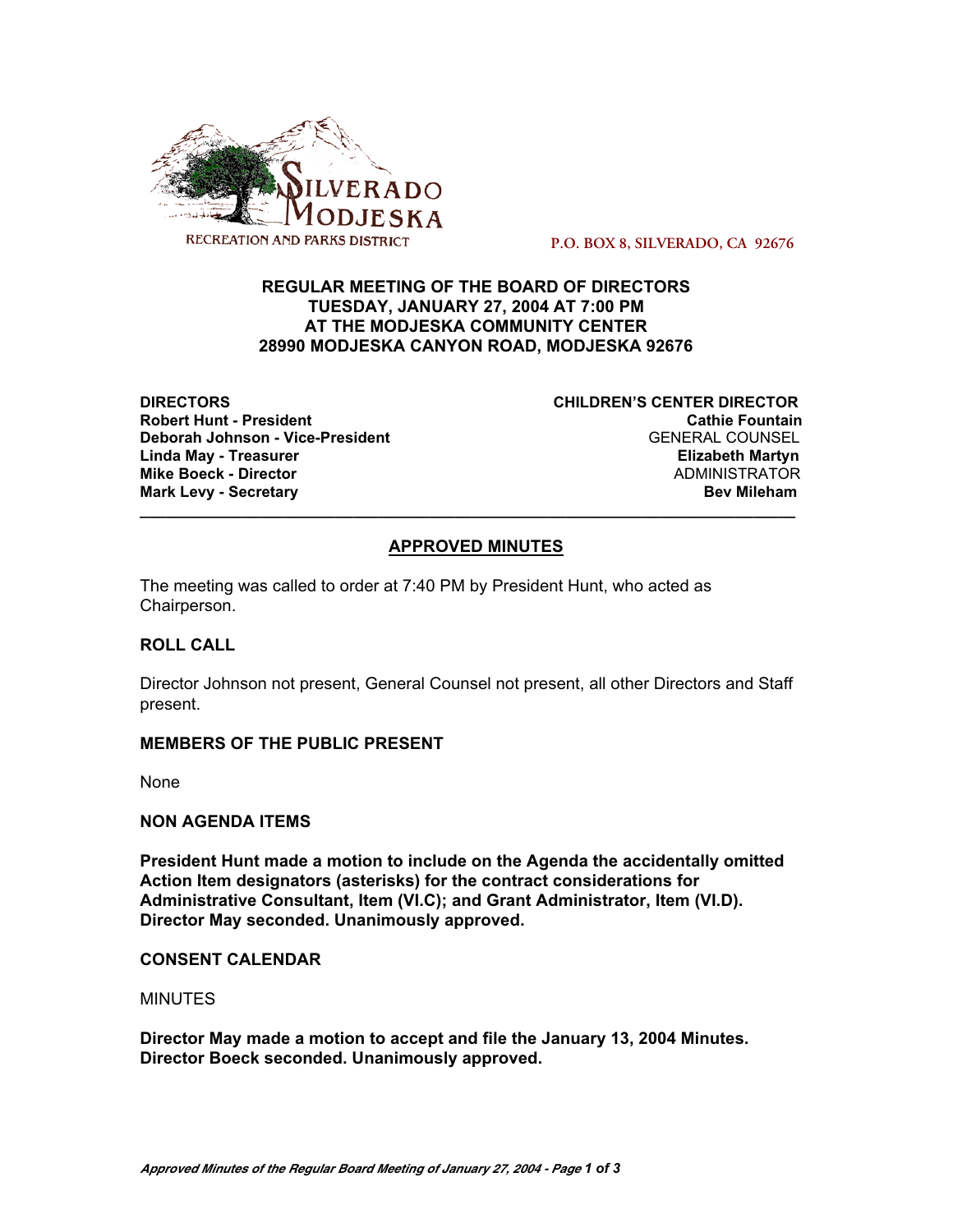#### CORRESPONDENCE

Silverado resident Lisa Barkemeijer De Wit, representing a company called Pyramid Productions, holds a children's class called Musical Moments at the Modjeska Community Center once a month on Sunday from 12:00 PM to 5:00 PM. No one seemed to know what kind of class this is and wondered if it is for profit. This raised questions of Insurance and of a possible need for a commercial rental rate of \$5.00/hr. Director Hunt or Levy will get in touch with her to discuss this.

#### **Director May made a motion to accept and file the correspondence. Director Boeck seconded. Unanimously approved.**

## **TREASURER'S REPORT**

# **Director May made a motion to approve Transmittal 0104LM1 for \$2,892.77. Director Hunt seconded. Unanimously approved.**

(Edison - \$480.27; Pacific Bell- \$32.00; K.J. Snyder and Ass.- \$495.00; Santiago County Water District- \$ 535.50; Ware Disposal - \$208.22; Director Levy reimbursement - \$1,084.83; Home Depot Account - \$56.73)

#### **OTHER DISTRICT BUSINESS**

## BOOKKEEPER POSITIONS

There was a discussion of the bookkeeper recommendation from the ad hoc Search Committee (Hunt, Johnson), Gallaway Tax Service, Inc. in Orange. Director May felt that in-house bookkeeping is required for both the Silverado Children's Center and the District. President Hunt stated that discussion of a bookkeeper for the District could be tabled, as the position was currently filled, but that hiring of Gallaway Tax Service for the Silverado Children's Center would proceed under the authority of the newly hired Director Cathie Fountain because there was urgency to fill that now empty position.

#### RECREATION PROGRAM SCHEDULES AND FINANCIAL ORGANIZATION

The yoga class is a big hit, with 22 people signed up. The ceramics class didn't have enough sign-ups, but the instructor agreed to teach anyway. Director Levy asked the Board if they would allow the teacher to receive 100% of the money made and forgo the District's 30% cut, and the Board agreed.

There are some Hikes coming up, Director Levy wants to add more hikes and other outdoor activities to the up coming recreation brochure and requested information on any opportunities with TNC and others from Director Boeck of the Trails and Open Space Acquisition committee. Future Recreational Programs will be mailed to an expanded range of communities.

#### GRANTS ADMINISTRATOR CONTRACT APPROVAL

Discussed Grants Administrator Phil McWilliams Contract. It was decided not to exceed \$2,000.00 a month and will discuss the necessary language with an attorney. **Director Boeck made a motion to approve the Grants Administrator contract with the \$2,000/mo salary cap. Director Levy seconded. Unanimously approved.**